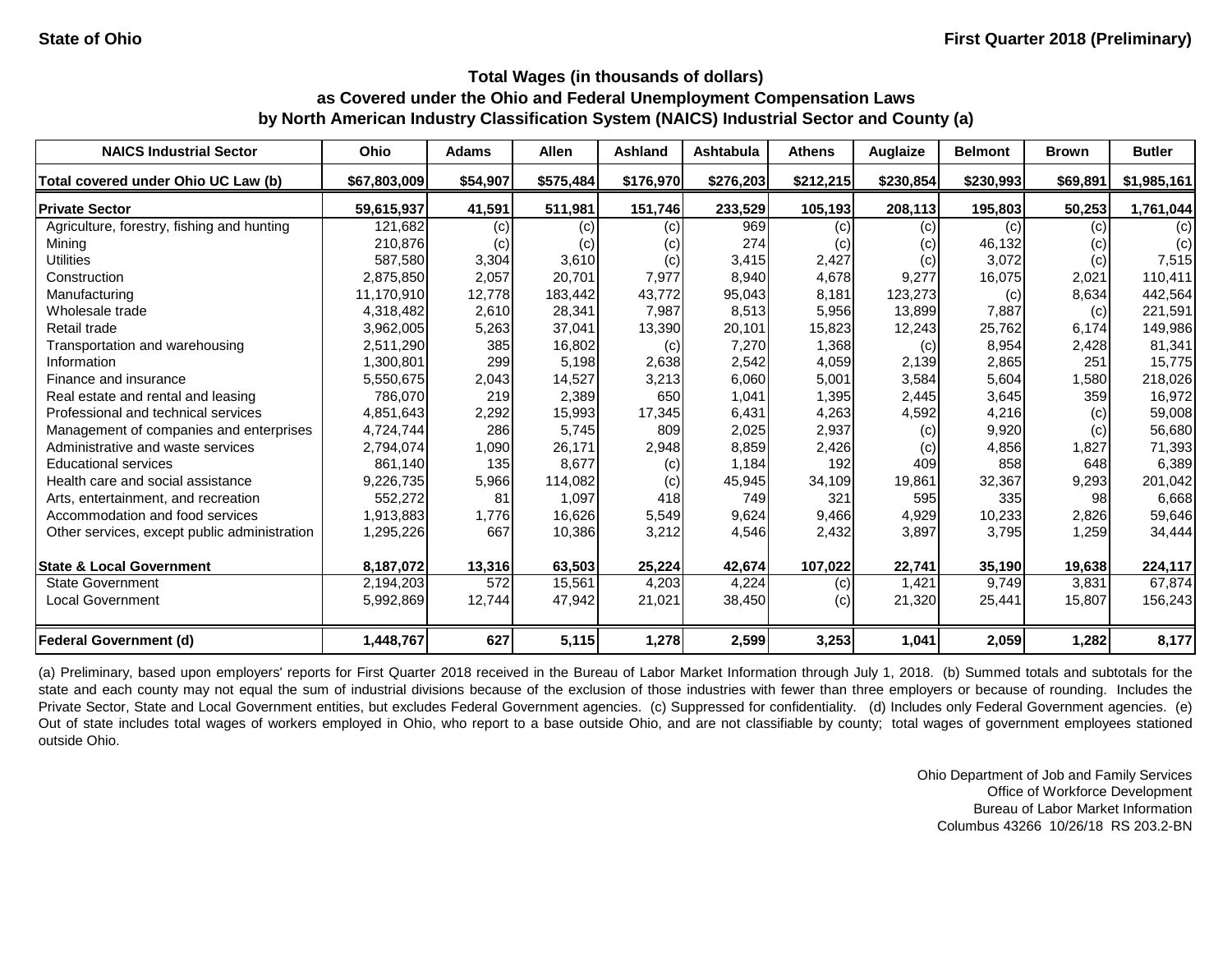| <b>NAICS Industrial Sector</b>               | Carroll  | Champaign | <b>Clark</b> | <b>Clermont</b> | <b>Clinton</b> | Columbiana | <b>Coshocton</b> | Crawford | Cuyahoga                 | <b>Darke</b> |
|----------------------------------------------|----------|-----------|--------------|-----------------|----------------|------------|------------------|----------|--------------------------|--------------|
| Total covered under Ohio UC Law (b)          | \$53,506 | \$110,963 | \$481,183    | \$638,591       | \$217,025      | \$259,706  | \$100,054        |          | $$119,444$ $$10,354,013$ | \$188,398    |
| <b>Private Sector</b>                        | 45,370   | 92,547    | 413,978      | 556,340         | 195,457        | 219,374    | 85,957           | 101,351  | 9,328,752                | 166,794      |
| Agriculture, forestry, fishing and hunting   | 65       | (c)       | 3,444        | (c)             | (c)            | 698        | 576              | (c)      | 979                      | (c)          |
| Minina                                       | 1,251    | (c)       | 3,767        | (c)             | (c)            | 2,142      | 1,064            | (c)      | 7,167                    | (c)          |
| <b>Utilities</b>                             | 1,049    | (c)       | (c)          | 8,415           | (c)            | (c)        | 7,938            | (c)      | 41,578                   | 1,259        |
| Construction                                 | 4,646    | 2,559     | 9,798        | 35,047          | 2,431          | 10,311     | 2,696            | 3,770    | 317,624                  | 8,699        |
| Manufacturing                                | 14,224   | 53,909    | 92,928       | 93,963          | 53,449         | 69,126     | 37,371           | 28,731   | 1,208,927                | 69,566       |
| Wholesale trade                              | 1,496    | (c)       | (c)          | 39,019          | (c)            | (c)        | 1,346            | 5,751    | 643,049                  | 9,684        |
| Retail trade                                 | 4,749    | 6,062     | 35,178       | 69,105          | 10,871         | 25,439     | 7,052            | 8,513    | 428,465                  | 12,388       |
| Transportation and warehousing               | 4,233    | 2,434     | 28,056       | 38,443          | 57,726         | 12,750     | 2,325            | (c)      | 286,256                  | 12,271       |
| Information                                  | 321      | 805       | 1,615        | 25,462          | 11,925         | 1,680      | 547              | 514      | 210,207                  | 730          |
| Finance and insurance                        | 697      | 2,240     | 34,157       | 42,604          | 6,598          | 5,924      | 2,493            | 10,988   | 1,163,040                | 7,868        |
| Real estate and rental and leasing           | 1,483    | 448       | 3,574        | 8,450           | 1,800          | 1,564      | 340              | 284      | 176,129                  | 895          |
| Professional and technical services          | 1,900    | (c)       | 11,382       | 42,155          | 3,497          | 3,834      | (c)              | (c)      | 894,048                  | 6,288        |
| Management of companies and enterprises      | 0        | (c)       | 31,072       | 15,935          | 4,545          | 2,078      | (c)              | (c)      | 947,924                  | 250          |
| Administrative and waste services            | 988      | 2,426     | 13,603       | 23,986          | 3,399          | 10,005     | 1,831            | 2,286    | 463,645                  | 3,944        |
| <b>Educational services</b>                  | (c)      | (c)       | 6,799        | 2,817           | (c)            | 1,106      | 481              | (c)      | 206,247                  | 302          |
| Health care and social assistance            | (c)      | (c)       | 81,874       | 61,930          | (c)            | 43,013     | 13,411           | (c)      | 1,705,741                | 21,898       |
| Arts, entertainment, and recreation          | 234      | 406       | 1,499        | 4,060           | 660            | 637        | 230              | 151      | 172,748                  | 548          |
| Accommodation and food services              | 1,726    | 1,883     | 16,214       | 27,416          | 4,275          | 7,586      | 2,078            | 3,577    | 264,461                  | 3,274        |
| Other services, except public administration | 1,058    | 1,492     | 15,157       | 16,619          | 2,619          | 7,822      | 1,303            | 1,733    | 190,516                  | 2,008        |
| <b>State &amp; Local Government</b>          | 8,136    | 18,416    | 67,205       | 82,251          | 21,568         | 40,332     | 14,097           | 18,093   | 1,025,261                | 21,604       |
| <b>State Government</b>                      | 569      | 803       | 2,254        | 8,466           | 2,071          | 4,518      | 690              | 1,986    | 73,757                   | 699          |
| <b>Local Government</b>                      | 7,567    | 17,613    | 64,951       | 73,785          | 19,497         | 35,814     | 13,407           | 16,107   | 951,504                  | 20,905       |
| <b>Federal Government (d)</b>                | 490      | 716       | 8,295        | 6,488           | 2,228          | 10,620     | 948              | 942      | 311,441                  | 1,297        |

(a) Preliminary, based upon employers' reports for First Quarter 2018 received in the Bureau of Labor Market Information through July 1, 2018. (b) Summed totals and subtotals for the state and each county may not equal the sum of industrial divisions because of the exclusion of those industries with fewer than three employers or because of rounding. Includes the Private Sector, State and Local Government entities, but excludes Federal Government agencies. (c) Suppressed for confidentiality. (d) Includes only Federal Government agencies. (e) Out of state includes total wages of workers employed in Ohio, who report to a base outside Ohio, and are not classifiable by county; total wages of government employees stationed outside Ohio.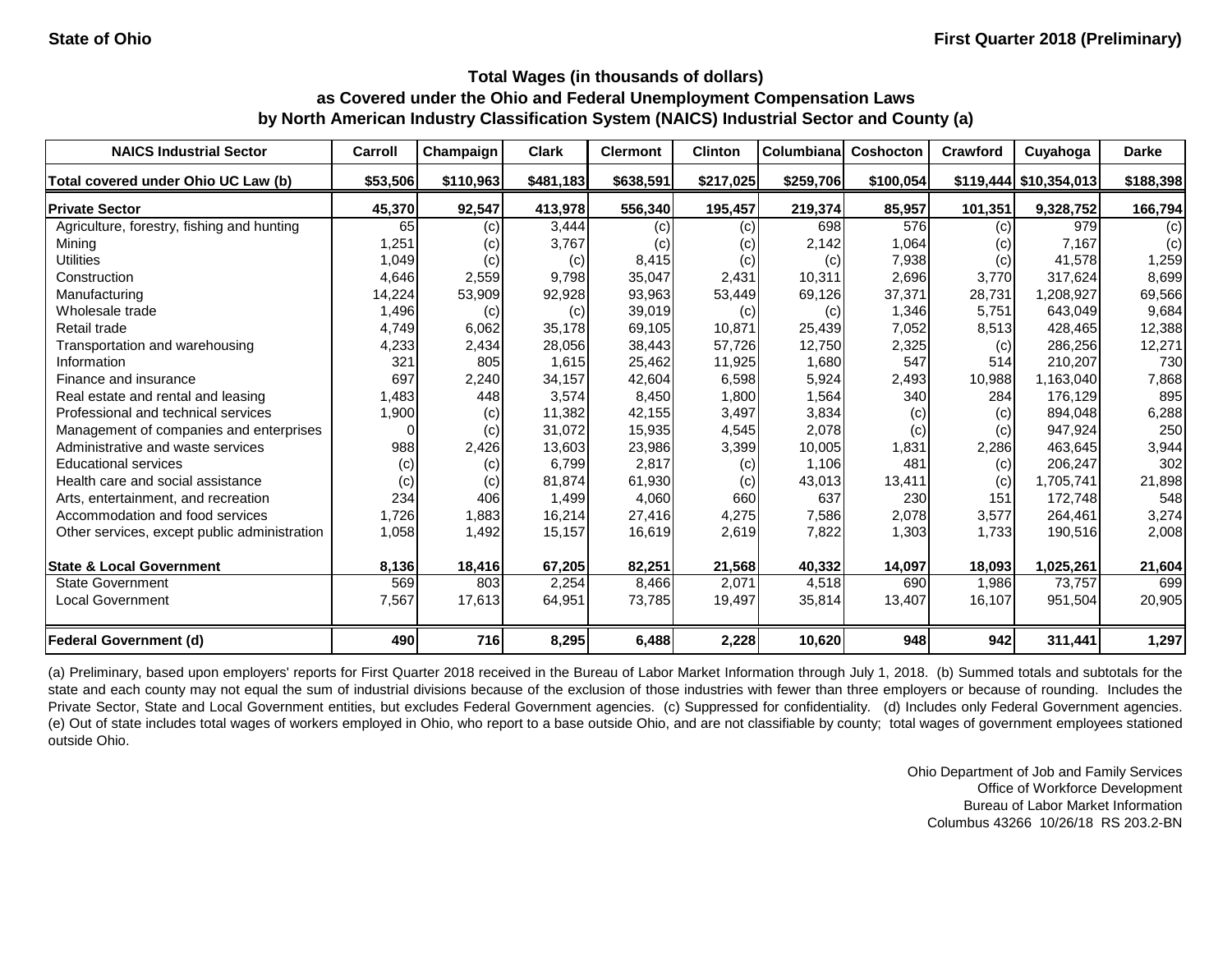| <b>NAICS Industrial Sector</b>               | <b>Defiance</b> | <b>Delaware</b> | Erie      | <b>Fairfield</b> | <b>Fayette</b> | <b>Franklin</b> | <b>Fulton</b> | Gallia    | Geauga    | Greene    |
|----------------------------------------------|-----------------|-----------------|-----------|------------------|----------------|-----------------|---------------|-----------|-----------|-----------|
| Total covered under Ohio UC Law (b)          | \$174,204       | \$1,343,697     | \$345,539 | \$398,432        | \$101,118      | \$10,858,187    | \$186,197     | \$107,092 | \$364,986 | \$696,259 |
| <b>Private Sector</b>                        | 154,372         | 1,239,175       | 287,224   | 321,750          | 83,820         | 9,080,994       | 163,276       | 90,451    | 323,078   | 584,149   |
| Agriculture, forestry, fishing and hunting   | 2,136           | (c)             | (c)       | 506              | 1,057          | 3,835           | (c)           | (c)       | (c)       | (c)       |
| Mining                                       |                 | (c)             | (c)       | 48               |                | 4,572           | (c)           | (c)       | (C)       | (c)       |
| <b>Utilities</b>                             | (c)             | 2,992           | (c)       | 5,784            | (c)            | 129,026         | (c)           | 14,439    | (c)       | (c)       |
| Construction                                 | 3,361           | 42,061          | 11,451    | 24,375           | 2,673          | 413,087         | 9,772         | 4,652     | 24,156    | 18,616    |
| Manufacturing                                | 62,933          | 108,916         | 85,660    | 52,798           | 22,175         | 659,782         | 87,467        | 7,160     | 101,370   | 55,811    |
| Wholesale trade                              | (c)             | 43,341          | 14,416    | 13,294           | (c)            | 501,648         | 10,976        | 833       | 29,920    | 18,747    |
| Retail trade                                 | 15,472          | 83,781          | 30,897    | 43,826           | 13,678         | 526,996         | 10,055        | 9,214     | 29,384    | 68,701    |
| Transportation and warehousing               | 6,401           | 28,852          | (c)       | 8,957            | 13,578         | 637,064         | (c)           | 2,670     | (c)       | (c)       |
| Information                                  | 1,864           | 10,313          | 3,977     | 2,632            | 399            | 303,122         | 574           | 546       | 1,438     | 10,531    |
| Finance and insurance                        | 10,552          | 184,744         | 10,897    | 10,520           | 5,916          | 1,357,371       | 4,592         | 5,145     | 11,402    | 22,617    |
| Real estate and rental and leasing           | 587             | 10,310          | 1,942     | 3,698            | 327            | 161,488         | 839           | 289       | 1,817     | 4,751     |
| Professional and technical services          | (c)             | 121,317         | 6,448     | 12,055           | (c)            | 957,364         | (c)           | 537       | 16,500    | 194,565   |
| Management of companies and enterprises      | (c)             | 364,959         | 2,839     | 3,709            | (c)            | 877,178         | (c)           | (c)       | 3,914     | 16,396    |
| Administrative and waste services            | 5,974           | 47,495          | 5,805     | 23,855           | 2,281          | 486,681         | 1,240         | (c)       | 23,179    | 19,663    |
| <b>Educational services</b>                  | (c)             | 12,158          | 1,588     | 1,558            | (c)            | 144,000         | (c)           | (c)       | 5,177     | 18,439    |
| Health care and social assistance            | (c)             | 91,861          | 54,711    | 77,950           | (c)            | 1,288,023       | (c)           | (c)       | 42,325    | 75,568    |
| Arts, entertainment, and recreation          | 259             | 15,254          | 16,589    | 1,408            | 305            | 97,796          | 810           | (c)       | 1,652     | 2,450     |
| Accommodation and food services              | 4,534           | 45,647          | 20,761    | 23,433           | 3,760          | 303,544         | 2,652         | (c)       | 8,873     | 33,341    |
| Other services, except public administration | 2,896           | 22,684          | 5,702     | 11,345           | 1,627          | 228,418         | 2,228         | 2,664     | 9,783     | 10,021    |
| <b>State &amp; Local Government</b>          | 19,832          | 104,522         | 58,315    | 76,682           | 17,298         | 1,777,193       | 22,921        | 16,641    | 41,908    | 112,110   |
| State Government                             | 1,302           | 5,809           | 13,444    | 11,532           | 639            | 1,010,114       | 1,842         | 3,445     | 3,351     | (c)       |
| <b>Local Government</b>                      | 18,530          | 98,713          | 44,871    | 65,150           | 16,659         | 767,079         | 21,079        | 13,196    | 38,557    | (c)       |
| <b>Federal Government (d)</b>                | 1,055           | 3,437           | 4,230     | 3,472            | 600            | 233,912         | 1,094         | 787       | 1,200     | 304,522   |

(a) Preliminary, based upon employers' reports for First Quarter 2018 received in the Bureau of Labor Market Information through July 1, 2018. (b) Summed totals and subtotals for the state and each county may not equal the sum of industrial divisions because of the exclusion of those industries with fewer than three employers or because of rounding. Includes the Private Sector, State and Local Government entities, but excludes Federal Government agencies. (c) Suppressed for confidentiality. (d) Includes only Federal Government agencies. (e) Out of state includes total wages of workers employed in Ohio, who report to a base outside Ohio, and are not classifiable by county; total wages of government employees stationed outside Ohio.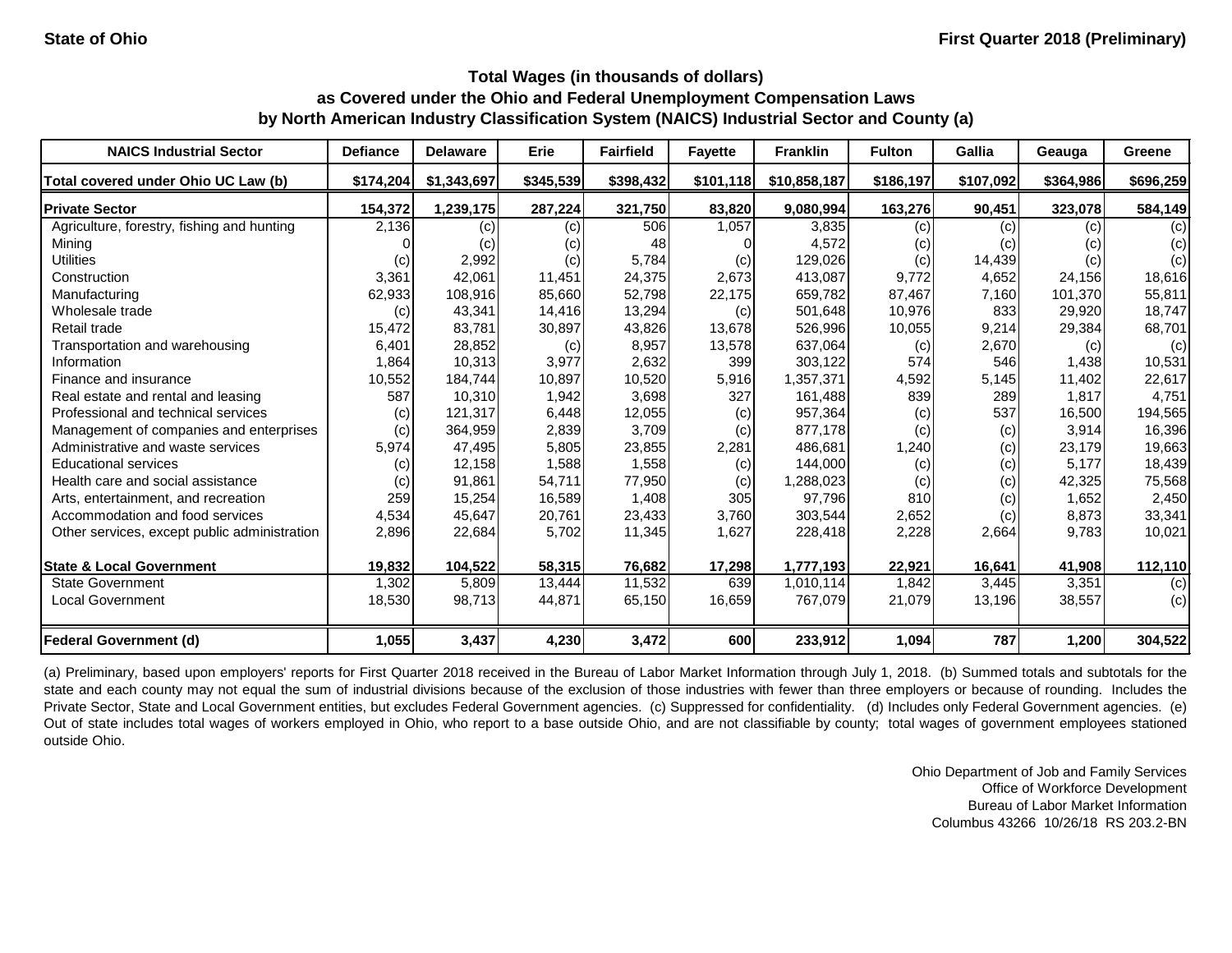| <b>NAICS Industrial Sector</b>               | <b>Guernsey</b> | <b>Hamilton</b> | <b>Hancock</b> | <b>Hardin</b> | <b>Harrison</b> | <b>Henry</b> | Highland | <b>Hocking</b> | <b>Holmes</b> | <b>Huron</b> |
|----------------------------------------------|-----------------|-----------------|----------------|---------------|-----------------|--------------|----------|----------------|---------------|--------------|
| Total covered under Ohio UC Law (b)          | \$152,729       | \$7,821,938     | \$653,490      | \$73,487      | \$49,124        | \$107,024    | \$88,703 | \$52,012       | \$182,882     | \$204,446    |
| <b>Private Sector</b>                        | 129,808         | 7,259,125       | 619,500        | 61,583        | 42,301          | 88,315       | 66,683   | 35,235         | 167,430       | 181,106      |
| Agriculture, forestry, fishing and hunting   | 277             | 1,945           | (c)            | (c)           | (c)             | (c)          | 374      | (c)            | 1,415         | (c)          |
| Mining                                       | 7,823           | 2,163           | (c)            | (c)           | (c)             | (C)          | 183      | (c)            | 615           | (c)          |
| <b>Utilities</b>                             | 1,417           | 38,158          | 2,605          | 1,078         | 1,404           | 332          | 1,091    | (c)            | 1,630         | (c)          |
| Construction                                 | 10,016          | 319,407         | 14,190         | 937           | 2,365           | 7,022        | 2,756    | 2,373          | 23,355        | 19,842       |
| Manufacturing                                | 37,581          | 1,075,357       | 174,550        | 22,532        | 12,653          | 44,026       | 18,657   | 10,025         | 74,416        | 67,524       |
| Wholesale trade                              | 7,059           | 463,318         | 23,152         | 2,579         | 3,310           | 2,540        | 2,152    | 751            | 10,153        | (c)          |
| Retail trade                                 | 10,825          | 316,677         | 29,655         | 5,110         | 1,352           | 5,673        | 10,577   | 5,161          | 17,723        | 13,310       |
| Transportation and warehousing               | 8,319           | 156,421         | 90,953         | 2,523         | 5,139           | 5,021        | 875      | (c)            | 9,148         | 10,769       |
| Information                                  | 642             | 187,119         | 3,351          | 260           | (c)             | 750          | 658      | 367            | 603           | 1,246        |
| Finance and insurance                        | 5,344           | 953,946         | 9,453          | 2,557         | 583             | 3,283        | 6,804    | 1,375          | 4,978         | 5,265        |
| Real estate and rental and leasing           | 632             | 118,906         | 3,857          | 250           | 1,225           | 597          | 443      | 821            | 376           | 1,008        |
| Professional and technical services          | 4,725           | 749,724         | 19,422         | 1,328         | (c)             | 1,073        | 874      | (c)            | 3,674         | (c)          |
| Management of companies and enterprises      | 141             | 874,085         | 142,358        |               | (c)             |              | 652      | (c)            | 726           | (c)          |
| Administrative and waste services            | 1,298           | 299,955         | 13,723         | 958           | 2,330           | 1,156        | 2,772    | 1,048          | 3,450         | 2,569        |
| <b>Educational services</b>                  | 276             | 95,302          | 10,295         | (c)           |                 | 107          | 206      | (c)            | (c)           | 1,274        |
| Health care and social assistance            | 25,448          | 1,149,416       | 56,853         | (c)           | 3,012           | 11,856       | 13,345   | (c)            | (c)           | 31,460       |
| Arts, entertainment, and recreation          | 210             | 91,987          | 892            | 111           | 37              | 134          | 302      | 58             | 102           | 418          |
| Accommodation and food services              | 5,922           | 206,120         | 15,177         | 2,218         | 544             | 2,068        | 2,528    | 3,875          | 4,608         | 5,118        |
| Other services, except public administration | 1,854           | 159,118         | 8,513          | 1,007         | (c)             | 1,662        | 1,433    | 1,239          | 2,626         | 5,126        |
| <b>State &amp; Local Government</b>          | 22,921          | 562,813         | 33,990         | 11,904        | 6,823           | 18,709       | 22,020   | 16,777         | 15,452        | 23,340       |
| <b>State Government</b>                      | 7,127           | 115,695         | 2,982          | 595           | 768             | 625          | 1,179    | 3,920          | 653           | 1,241        |
| <b>Local Government</b>                      | 15,794          | 447,118         | 31,008         | 11,309        | 6,055           | 18,084       | 20,841   | 12,857         | 14,799        | 22,099       |
| <b>Federal Government (d)</b>                | 1,556           | 164,836         | 2,137          | 761           | 556             | 821          | 1,158    | 492            | 778           | 1,550        |

(a) Preliminary, based upon employers' reports for First Quarter 2018 received in the Bureau of Labor Market Information through July 1, 2018. (b) Summed totals and subtotals for the state and each county may not equal the sum of industrial divisions because of the exclusion of those industries with fewer than three employers or because of rounding. Includes the Private Sector, State and Local Government entities, but excludes Federal Government agencies. (c) Suppressed for confidentiality. (d) Includes only Federal Government agencies. (e) Out of state includes total wages of workers employed in Ohio, who report to a base outside Ohio, and are not classifiable by county; total wages of government employees stationed outside Ohio.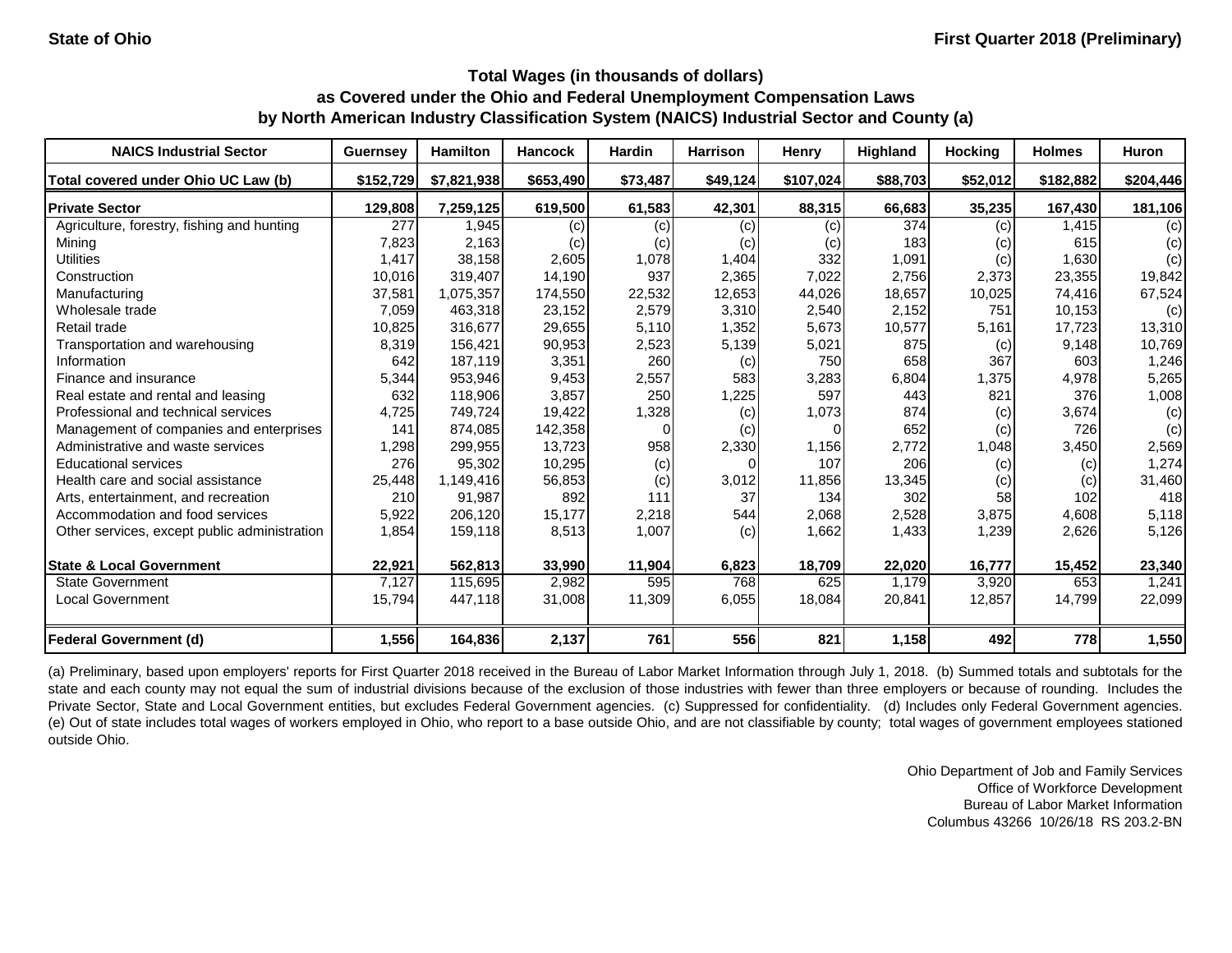| <b>NAICS Industrial Sector</b>               | <b>Jackson</b> | <b>Jefferson</b> | Knox      | Lake        | Lawrence  | Licking   | Logan     | Lorain      | Lucas       | <b>Madison</b> |
|----------------------------------------------|----------------|------------------|-----------|-------------|-----------|-----------|-----------|-------------|-------------|----------------|
| Total covered under Ohio UC Law (b)          | \$85,369       | \$207,528        | \$205,375 | \$1,067,481 | \$101,592 | \$620,103 | \$210,925 | \$1,023,720 | \$2,652,651 | \$182,795      |
| <b>Private Sector</b>                        | 70,690         | 178,893          | 180,220   | 946,114     | 75,915    | 528,007   | 189,672   | 858,263     | 2,295,942   | 142,648        |
| Agriculture, forestry, fishing and hunting   | 317            |                  | 697       | 4,552       |           | 6,262     | 781       | (c)         | 1,741       | 2,155          |
| Mining                                       | 428            | 861              | 787       | 3,303       | (c)       | 707       | 385       | (c)         | 1,588       | 01             |
| <b>Utilities</b>                             | 1,007          | 27,188           | 1,055     | 37,246      | 1,868     | 4,941     | 529       | 6,393       | 11,939      | $\Omega$       |
| Construction                                 | 3,798          | 12,127           | 11,920    | 48,432      | 8,669     | 30,729    | 6,229     | 44,700      | 119,946     | 5,174          |
| Manufacturing                                | 28,269         | 24,788           | 73,737    | 366,085     | (c)       | 108,869   | 83,029    | 277,483     | 573,623     | 52,893         |
| Wholesale trade                              | 1,597          | 5,274            | 5,052     | 55,512      | 2,743     | 19,014    | 5,930     | 61,440      | 99,288      | 4,407          |
| Retail trade                                 | 8,587          | 17,287           | 13,359    | 81,319      | 10,713    | 54,756    | 10,707    | 78,519      | 163,367     | 15,476         |
| Transportation and warehousing               | 1,418          | 13,401           | 2,708     | 9,975       | 7,631     | 51,195    | 25,602    | 22,888      | 79,140      | 27,212         |
| Information                                  | 531            | 2,939            | 1,764     | 11,640      | 827       | 3,201     | 656       | 6,852       | 21,703      | 470            |
| Finance and insurance                        | 2,763          | 4,170            | 4,493     | 22,611      | 2,521     | 43,068    | 3,780     | 24,987      | 105,457     | 1,687          |
| Real estate and rental and leasing           | 391            | 1,479            | 967       | 8,811       | 1,776     | 4,190     | 1,489     | 7,056       | 40,895      | 503            |
| Professional and technical services          | 916            | (c)              | 3,287     | 43,932      | 1,825     | 37,284    | (c)       | 32,464      | 130,871     | (c)            |
| Management of companies and enterprises      | 307            | (c)              | 1,049     | 25,971      | 1,090     | 10,848    | (c)       | 27,417      | 177,454     | (c)            |
| Administrative and waste services            | 3,920          | 8,257            | 6,222     | 38,587      | 3,139     | 18,042    | 12,542    | 43,014      | 104,371     | 4,833          |
| <b>Educational services</b>                  | (c)            | (c)              | 14,941    | 10,296      | 272       | 14,174    | 114       | 27,436      | 24,539      | (c)            |
| Health care and social assistance            | (c)            | (c)              | 28,958    | 114,942     | 19,808    | 76,669    | 18,017    | 132,350     | 497,687     | (c)            |
| Arts, entertainment, and recreation          | 85             | 963              | 375       | 4,713       | 129       | 2,880     | 1,373     | 4,153       | 21,760      | 201            |
| Accommodation and food services              | 2,911          | 5,451            | 5,676     | 36,674      | 3,980     | 19,285    | 4,157     | 33,243      | 76,471      | 4,384          |
| Other services, except public administration | 973            | 2,999            | 3,172     | 21,512      | 1,906     | 21,892    | 3,362     | 20,105      | 44,101      | 925            |
| <b>State &amp; Local Government</b>          | 14,679         | 28,635           | 25,155    | 121,367     | 25,677    | 92,096    | 21,253    | 165,457     | 356,709     | 40,147         |
| <b>State Government</b>                      | 2,236          | 1,094            | 3,802     | 1,560       | 2,838     | 16,710    | 1,033     | 18,148      | 119,837     | 20,962         |
| <b>Local Government</b>                      | 12,443         | 27,541           | 21,353    | 119,807     | 22,839    | 75,386    | 20,220    | 147,309     | 236,872     | 19,185         |
| <b>Federal Government (d)</b>                | 842            | 2,133            | 1,377     | 6,790       | 1,612     | 5,999     | 1,914     | 30,963      | 29,384      | 1,077          |

(a) Preliminary, based upon employers' reports for First Quarter 2018 received in the Bureau of Labor Market Information through July 1, 2018. (b) Summed totals and subtotals for the state and each county may not equal the sum of industrial divisions because of the exclusion of those industries with fewer than three employers or because of rounding. Includes the Private Sector, State and Local Government entities, but excludes Federal Government agencies. (c) Suppressed for confidentiality. (d) Includes only Federal Government agencies. (e) Out of state includes total wages of workers employed in Ohio, who report to a base outside Ohio, and are not classifiable by county; total wages of government employees stationed outside Ohio.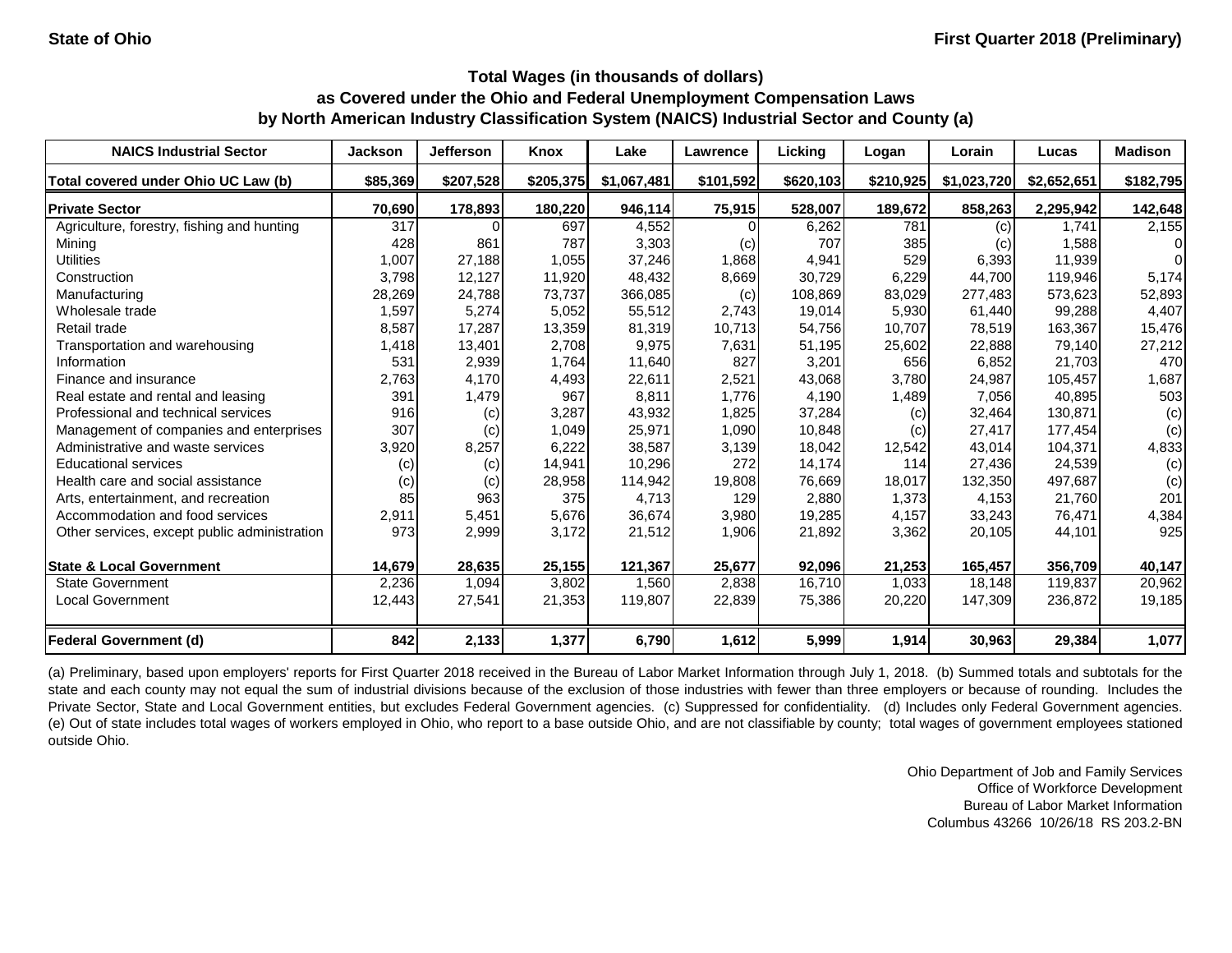| <b>NAICS Industrial Sector</b>               | <b>Mahoning</b> | <b>Marion</b> | <b>Medina</b> | <b>Meigs</b> | <b>Mercer</b> | Miami     | <b>Monroe</b> | Montgomery  | Morgan   | <b>Morrow</b> |
|----------------------------------------------|-----------------|---------------|---------------|--------------|---------------|-----------|---------------|-------------|----------|---------------|
| Total covered under Ohio UC Law (b)          | \$908,379       | \$249,520     | \$641,266     | \$25,899     | \$190,577     | \$424,442 | \$22,033      | \$2,940,579 | \$23,974 | \$43,851      |
| <b>Private Sector</b>                        | 762,158         | 208,762       | 562,944       | 17,168       | 165,512       | 371,545   | 14,904        | 2,617,831   | 18,585   | 30,391        |
| Agriculture, forestry, fishing and hunting   | 1,008           | (c)           | 813           | (c)          | (c)           | 476       | 53            | 1,297       | (c)      | 323           |
| Mining                                       | 2,580           | (c)           | 112           | (c)          | (c)           | 714       | 1,239         | 1,061       | (c)      | 82            |
| <b>Utilities</b>                             | 9,521           | 2,980         | 1,433         | 832          | (c)           | (c)       | 1,172         | 18,649      | (c)      | (c)           |
| Construction                                 | 52,832          | 6,650         | 50,203        | 1,844        | 14,003        | 19,568    | 1,069         | 119,809     | 735      | 2,389         |
| Manufacturing                                | 114,752         | 74,561        | 135,157       | 1,335        | 73,317        | 145,996   | 211           | 382,686     | 5,913    | 11,464        |
| Wholesale trade                              | 59,187          | 9,814         | 53,683        | 387          | (c)           | (c)       | 650           | 156,367     | (c)      | 915           |
| Retail trade                                 | 79,437          | 18,331        | 53,236        | 3,209        | 13,475        | 31,384    | 1,689         | 162,133     | 1,486    | 3,716         |
| Transportation and warehousing               | 32,653          | 10,567        | 32,188        | 483          | 14,658        | 22,854    | 2,836         | 102,014     | 79       | (c)           |
| Information                                  | 13,357          | 2,996         | 4,521         | 122          | 1,209         | 662       | 69            | 133,831     | 210      | (c)           |
| Finance and insurance                        | 30,489          | 4,891         | 25,517        | 1,220        | 7,838         | 10,017    | 859           | 200,764     | 687      | 793           |
| Real estate and rental and leasing           | 7,807           | 3,342         | 5,303         | 372          | 636           | 2,464     | 408           | 32,186      |          | 464           |
| Professional and technical services          | 34,395          | 2,494         | 27,922        | (c)          | 4,161         | 13,101    | 344           | 227,125     | 365      | (c)           |
| Management of companies and enterprises      | 23,591          | 2,529         | 53,477        | (c)          | (c)           | 9,578     | 0             | 93,813      |          | (c)           |
| Administrative and waste services            | 48,901          | 9,182         | 26,803        | 482          | (c)           | 14,675    | 1,190         | 118,305     | 283      | 909           |
| <b>Educational services</b>                  | 4,094           | 247           | 2,846         | (c)          | (c)           | 1,287     | (c)           | 71,425      |          | 94            |
| Health care and social assistance            | 184,477         | 48,031        | 53,147        | (c)          | (c)           | 42,446    | (c)           | 637,593     | 3,442    | 5,442         |
| Arts, entertainment, and recreation          | 6,633           | 445           | 3,457         |              | 288           | 854       | (c)           | 16,265      | (c)      | 303           |
| Accommodation and food services              | 37,078          | 6,526         | 21,369        | 1,321        | 3,784         | 14,021    | (c)           | 91,008      | (c)      | 982           |
| Other services, except public administration | 19,365          | 3,666         | 11,756        | 431          | 3,797         | 9,295     | 619           | 51,500      | 110      | (c)           |
| <b>State &amp; Local Government</b>          | 146,221         | 40,758        | 78,322        | 8,731        | 25,065        | 52,897    | 7,129         | 322,748     | 5,389    | 13,460        |
| <b>State Government</b>                      | 41,239          | 10,573        | 1,828         | 481          | 1,983         | 2,108     | 505           | 20,260      | 755      | 1,071         |
| <b>Local Government</b>                      | 104,982         | 30,185        | 76,494        | 8,250        | 23,082        | 50,789    | 6,624         | 302,488     | 4,634    | 12,389        |
| <b>Federal Government (d)</b>                | 18,599          | 1,540         | 5,211         | 725          | 1,222         | 2,529     | 591           | 77,493      | 437      | 522           |

(a) Preliminary, based upon employers' reports for First Quarter 2018 received in the Bureau of Labor Market Information through July 1, 2018. (b) Summed totals and subtotals for the state and each county may not equal the sum of industrial divisions because of the exclusion of those industries with fewer than three employers or because of rounding. Includes the Private Sector, State and Local Government entities, but excludes Federal Government agencies. (c) Suppressed for confidentiality. (d) Includes only Federal Government agencies. (e) Out of state includes total wages of workers employed in Ohio, who report to a base outside Ohio, and are not classifiable by county; total wages of government employees stationed outside Ohio.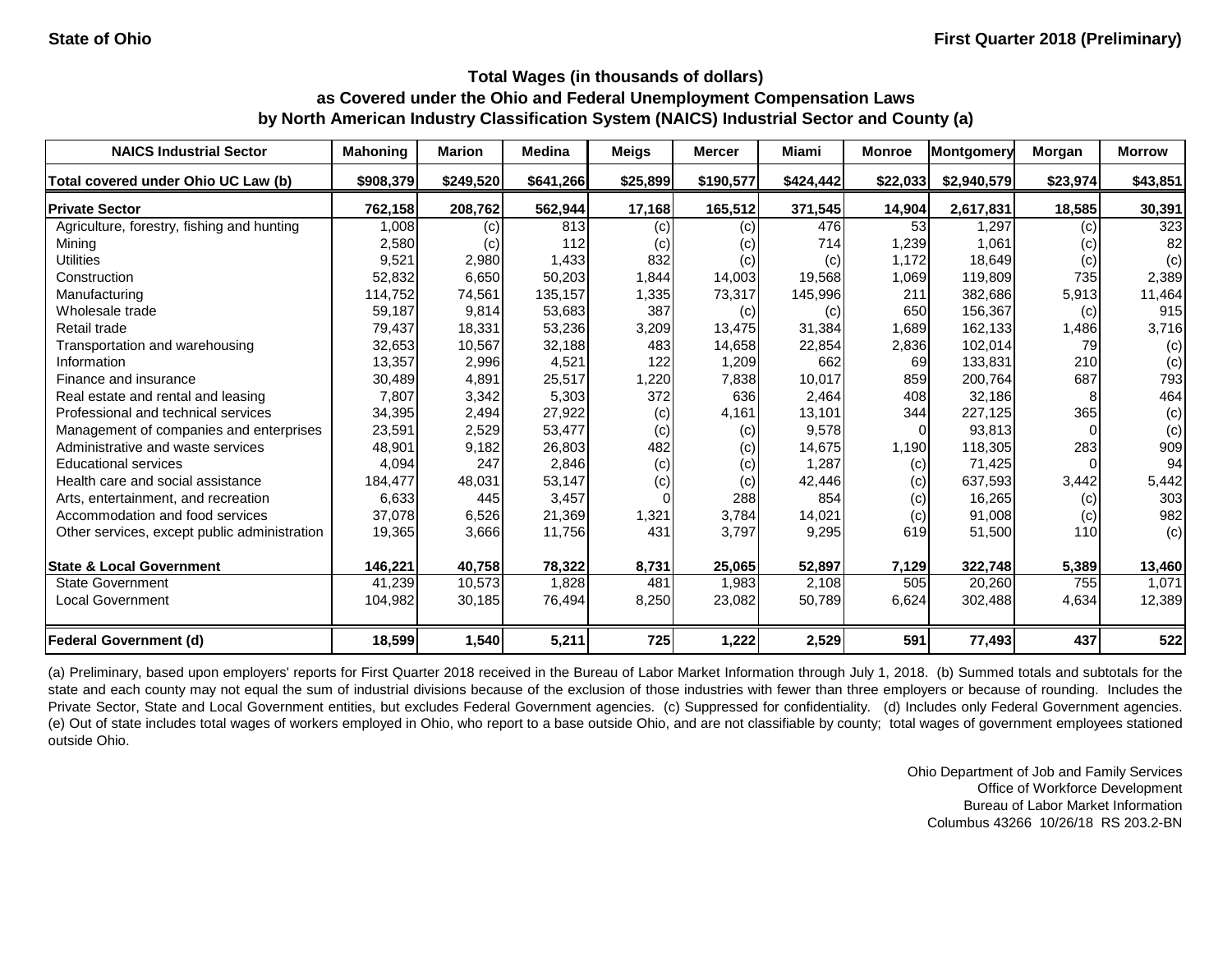| <b>NAICS Industrial Sector</b>               | <b>Muskingum</b> | <b>Noble</b> | <b>Ottawa</b> | Paulding | Perry    | Pickaway                   | <b>Pike</b> | Portage   | <b>Preble</b> | Putnam    |
|----------------------------------------------|------------------|--------------|---------------|----------|----------|----------------------------|-------------|-----------|---------------|-----------|
| Total covered under Ohio UC Law (b)          | \$325,043        | \$28,442     | \$145,399     | \$45,008 | \$59,763 | \$154,556                  | \$120,587   | \$584,338 | \$105,663     | \$110,683 |
| <b>Private Sector</b>                        | 277,664          | 17,236       | 124,212       | 35,223   | 46,310   | 104,279                    | 107,564     | 438,105   | 90,242        | 95,293    |
| Agriculture, forestry, fishing and hunting   | 154              |              | (c)           | (c)      | 96       | (c)                        | (c)         | 1,097     | (c)           | (c)       |
| Mining                                       | 8,970            | 970          | (c)           | (c)      | 5,878    | $\left( \mathrm{c}\right)$ | (c)         | 4,209     | (c)           | (c)       |
| <b>Utilities</b>                             | 6,308            | 59           | (c)           | (c)      | 758      | 832                        | (c)         | (c)       | (c)           | (c)       |
| Construction                                 | 9,661            | 783          | 6,853         | 776      | 5,703    | 11,382                     | 7,591       | 21,346    | 3,549         | 8,161     |
| Manufacturing                                | 40,148           | 3,952        | 32,988        | 15,146   | 12,132   | 35,934                     | 8,758       | 143,081   | 51,574        | 47,570    |
| Wholesale trade                              | 12,863           | 856          | (c)           | (c)      | 1,651    | 4,832                      | (c)         | 54,109    | (c)           | 5,534     |
| Retail trade                                 | 32,857           | 1,432        | 9,128         | 2,181    | 4,012    | 10,375                     | 6,129       | 42,042    | 8,258         | 6,630     |
| Transportation and warehousing               | 20,146           | 1,877        | 2,639         | 1,931    | 552      | 5,953                      | 3,818       | (c)       | 3,503         | (c)       |
| Information                                  | 5,756            | 102          | 465           | 139      | 250      | 401                        | 308         | 6,996     | 229           | 985       |
| Finance and insurance                        | 10,984           | 1,263        | 4,254         | 1,020    | 1,499    | 3,287                      | 2,404       | 9,394     | 2,300         | 3,813     |
| Real estate and rental and leasing           | 2,029            | 23           | 958           | 139      | 59       | 867                        | 431         | 3,399     | 434           | 299       |
| Professional and technical services          | 10,870           | 2,652        | 2,055         | 672      | 882      | 1,966                      | (c)         | 25,086    | (c)           | 2,567     |
| Management of companies and enterprises      | 2,667            | (c)          | 1,586         | (c)      | 2,163    | 1,730                      | (c)         | 13,736    | (c)           | 0         |
| Administrative and waste services            | 8,575            | (c)          | 1,524         | (c)      | 2,306    | 4,093                      | 49,961      | 10,479    | 1,145         | 2,489     |
| <b>Educational services</b>                  | 4,967            |              | (c)           | (c)      | (c)      | (c)                        | (c)         | 4,202     | 57            | 513       |
| Health care and social assistance            | 77,995           | 1,619        | (c)           | (c)      | (c)      | (c)                        | (c)         | 44,432    | 7,383         | 9,014     |
| Arts, entertainment, and recreation          | 911              | (c)          | 3,067         | (c)      | 39       | 289                        | (c)         | 1,578     | 91            | 142       |
| Accommodation and food services              | 12,569           | (c)          | 5,320         | (c)      | 1,184    | 4,381                      | (c)         | 20,526    | 3,320         | 2,054     |
| Other services, except public administration | 9,234            | 329          | 1,889         | 447      | 638      | 1,767                      | 1,098       | 10,179    | 1,726         | 1,453     |
| <b>State &amp; Local Government</b>          | 47,379           | 11,206       | 21,187        | 9,785    | 13,453   | 50,277                     | 13,023      | 146,233   | 15,421        | 15,390    |
| <b>State Government</b>                      | 3,949            | 6,824        | 2,227         | 455      | 542      | 21,113                     | 969         | (c)       | 867           | 579       |
| <b>Local Government</b>                      | 43,430           | 4,382        | 18,960        | 9,330    | 12,911   | 29,164                     | 12,054      | (c)       | 14,554        | 14,811    |
| <b>Federal Government (d)</b>                | 2,969            | 236          | 4,777         | 549      | 675      | 1,171                      | 1,027       | 4,665     | 797           | 770       |

(a) Preliminary, based upon employers' reports for First Quarter 2018 received in the Bureau of Labor Market Information through July 1, 2018. (b) Summed totals and subtotals for the state and each county may not equal the sum of industrial divisions because of the exclusion of those industries with fewer than three employers or because of rounding. Includes the Private Sector, State and Local Government entities, but excludes Federal Government agencies. (c) Suppressed for confidentiality. (d) Includes only Federal Government agencies. (e) Out of state includes total wages of workers employed in Ohio, who report to a base outside Ohio, and are not classifiable by county; total wages of government employees stationed outside Ohio.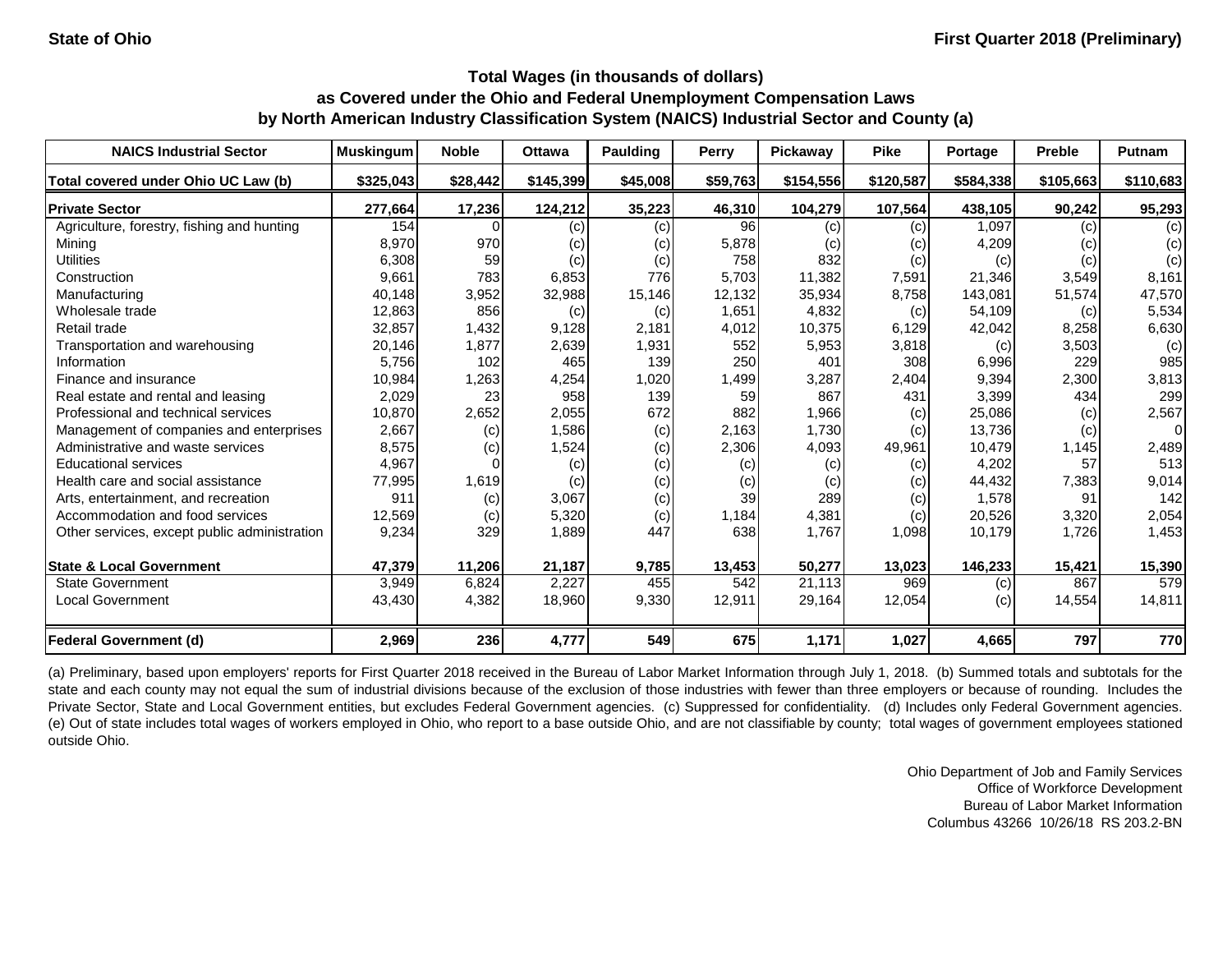| <b>NAICS Industrial Sector</b>               | <b>Richland</b> | <b>Ross</b> | <b>Sandusky</b> | <b>Scioto</b> | <b>Seneca</b> | <b>Shelby</b> | <b>Stark</b> | <b>Summit</b> | <b>Trumbull</b> | Tuscarawas |
|----------------------------------------------|-----------------|-------------|-----------------|---------------|---------------|---------------|--------------|---------------|-----------------|------------|
| Total covered under Ohio UC Law (b)          | \$484,597       | \$281,655   | \$259,820       | \$210,984     | \$176,242     | \$322,930     | \$1,660,449  | \$3,309,456   | \$693,373       | \$333,149  |
| <b>Private Sector</b>                        | 406,092         | 226,849     | 229,158         | 157,348       | 150,609       | 298,152       | 1,470,736    | 2,970,282     | 591,287         | 284,978    |
| Agriculture, forestry, fishing and hunting   | (c)             | 635         | (c)             | (c)           | 432           | 1,286         | 1,255        | 228           | 715             | 952        |
| Mining                                       | (c)             | 203         | (c)             | (c)           | 1,778         |               | 6,038        | 2,250         | 842             | 16,693     |
| <b>Utilities</b>                             | (c)             | 4,717       | 1,229           | 2,250         | 2,588         | (c)           | 18,214       | 29,157        | 4,828           | 1,985      |
| Construction                                 | 23,786          | 5,976       | 9,426           | 4,351         | 9,657         | 20,178        | 90,440       | 145,243       | 26,307          | 14,955     |
| Manufacturing                                | 130,485         | 65,966      | 120,020         | 18,223        | 54,902        | 190,108       | 389,851      | 418,887       | 208,888         | 94,469     |
| Wholesale trade                              | 20,188          | 5,832       | 7,143           | 3,849         | 8,121         | 15,045        | 77,917       | 222,769       | 26,122          | 13,773     |
| Retail trade                                 | 43,403          | 25,879      | 17,977          | 20,895        | 14,759        | 12,584        | 122,018      | 227,300       | 66,688          | 26,615     |
| Transportation and warehousing               | (c)             | 8,692       | 7,994           | 4,669         | 6,230         | (c)           | 37,022       | 103,814       | 26,586          | 10,239     |
| Information                                  | 7,272           | 3,638       | 1,424           | 1,189         | 1,060         | 1,354         | 15,721       | 70,268        | 4,813           | 2,283      |
| Finance and insurance                        | 13,742          | 6,381       | 6,573           | 4,833         | 5,808         | 4,736         | 82,087       | 208,144       | 18,996          | 8,338      |
| Real estate and rental and leasing           | 2,576           | 1,001       | 3,952           | 1,753         | 529           | 856           | 13,103       | 29,294        | 9,459           | 2,986      |
| Professional and technical services          | 8,869           | 2,618       | 4,181           | 8,453         | (c)           | (c)           | 98,326       | 221,198       | 10,632          | 11,237     |
| Management of companies and enterprises      | 2,432           | 3,691       | 3,928           | 892           | (c)           | (c)           | 26,097       | 496,186       | 19,458          | 3,008      |
| Administrative and waste services            | 22,782          | 5,190       | 5,612           | 2,904         | 3,205         | 6,584         | 66,943       | 123,400       | 27,187          | 12,765     |
| <b>Educational services</b>                  | 2,769           | 415         | (c)             | 774           | 9,122         | 776           | 22,722       | 27,589        | 3,422           | 796        |
| Health care and social assistance            | 83,104          | 70,692      | (c)             | 69,766        | 19,096        | 19,039        | 293,965      | 477,409       | 96,558          | 43,030     |
| Arts, entertainment, and recreation          | 2,161           | 462         | 881             | 214           | 243           | 257           | 7,885        | 22,388        | 1,794           | 1,064      |
| Accommodation and food services              | 16,313          | 11,725      | 6,835           | 8,903         | 5,979         | 4,074         | 61,799       | 83,062        | 23,783          | 11,913     |
| Other services, except public administration | 7,071           | 3,136       | 3,975           | 3,282         | 3,162         | 4,655         | 39,335       | 61,696        | 14,209          | 7,879      |
| <b>State &amp; Local Government</b>          | 78,505          | 54,806      | 30,662          | 53,636        | 25,633        | 24,778        | 189,713      | 339,174       | 102,086         | 48,171     |
| <b>State Government</b>                      | 21,422          | 23,669      | 1,506           | 18,750        | 3,906         | 3,307         | 21,115       | 70,674        | 11,354          | 6,757      |
| <b>Local Government</b>                      | 57,083          | 31,137      | 29,156          | 34,886        | 21,727        | 21,471        | 168,598      | 268,500       | 90,732          | 41,414     |
| <b>Federal Government (d)</b>                | 9,776           | 26,698      | 1,388           | 2,289         | 1,373         | 841           | 14,999       | 29,943        | 7,101           | 3,560      |

(a) Preliminary, based upon employers' reports for First Quarter 2018 received in the Bureau of Labor Market Information through July 1, 2018. (b) Summed totals and subtotals for the state and each county may not equal the sum of industrial divisions because of the exclusion of those industries with fewer than three employers or because of rounding. Includes the Private Sector, State and Local Government entities, but excludes Federal Government agencies. (c) Suppressed for confidentiality. (d) Includes only Federal Government agencies. (e) Out of state includes total wages of workers employed in Ohio, who report to a base outside Ohio, and are not classifiable by county; total wages of government employees stationed outside Ohio.